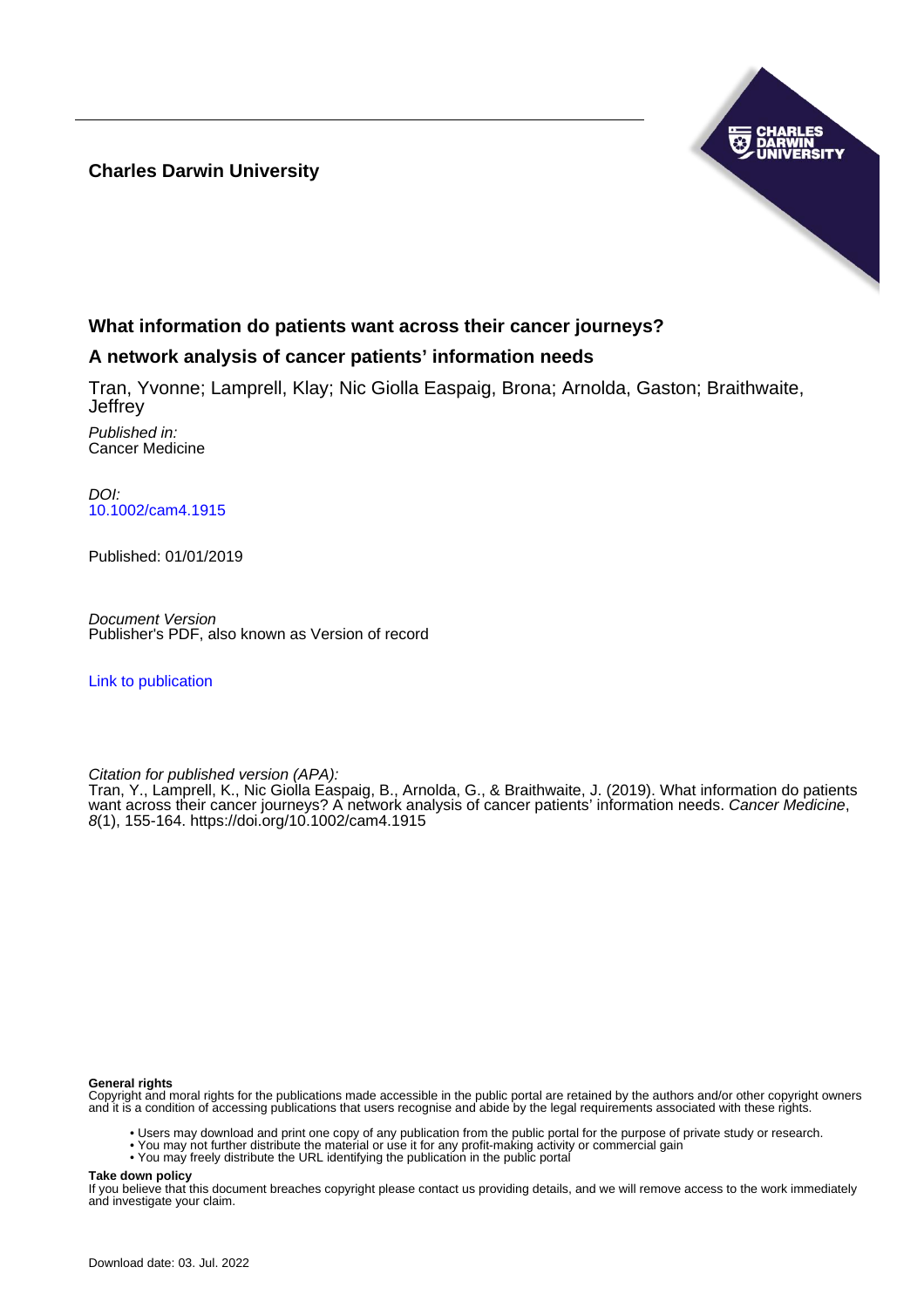#### **ORIGINAL RESEARCH**

# WILEY Cancer Medicine

# **What information do patients want across their cancer journeys? A network analysis of cancer patients' information needs**

**Yvonne Tra[n](https://orcid.org/0000-0002-1741-4205)** | **Klay Lamprell** | **Brona Nic Giolla Easpaig** | **Gaston Arnolda** |

**Jeffrey Braithwaite**

Centre for Healthcare Resilience and Implementation Science, Australian Institute of Health Innovation, Macquarie University, North Ryde, New South Wales, Australia

#### **Correspondence**

Yvonne Tran, Centre for Healthcare Resilience and Implementation Science, Australian Institute of Health Innovation, Macquarie University, North Ryde, NSW, Australia. Email: [yvonne.tran@mq.edu.au](mailto:yvonne.tran@mq.edu.au)

#### **Funding information**

Research was supported by an NHMRC Centre of Research Excellence grant (1135048) awarded to Professor Jeffrey Braithwaite.

#### **Abstract**

**Background**: Patients want information across their cancer journeys. We investigated what sort of information they want and at what stage in the cancer journey by examining English patients' satisfaction derived from ratings of their care.

**Methods**: Using patient experience data from 209 Clinical Commission Groups (CCGs) involving 72 788 respondents in 2016, overall patient satisfaction ratings and information needs questions were extracted. Novel network analysis techniques were used to construct an undirected weighted concentration network to assess the relationship between information needs and patient satisfaction.

**Results**: From the network analysis, we found that patients value information early in the pathway; there were higher associations between patient satisfaction and when information needs are met in earlier phases of the cancer journey. Across the stages of the cancer journey, strong associations between information needs and patient satisfaction emerged during diagnostic testing and also at those points when patients received information provided by the clinical nurse specialists. A mixture of strong and weak associations between patient satisfaction and information needs was found during later phases of the cancer journey, specifically when patients move from treatment to home care. Our study identified that meeting needs for information related to supportive care may be a weaker factor in patient satisfaction than meeting needs for information related to the patient's disease, its treatment and the side effects of treatment.

**Conclusion**: If patients have their information needs met, especially during stages within the cancer journey when information needs are highest, they are more likely to be satisfied with their care. Our study has implications for information giving and improving patient satisfaction in cancer care.

#### **KEYWORDS**

cancer journey, information needs, network analysis, patient experience, patient satisfaction

This is an open access article under the terms of the [Creative Commons Attribution](http://creativecommons.org/licenses/by/4.0/) License, which permits use, distribution and reproduction in any medium, provided the original work is properly cited.

© 2018 The Authors. *Cancer Medicine* published by John Wiley & Sons Ltd.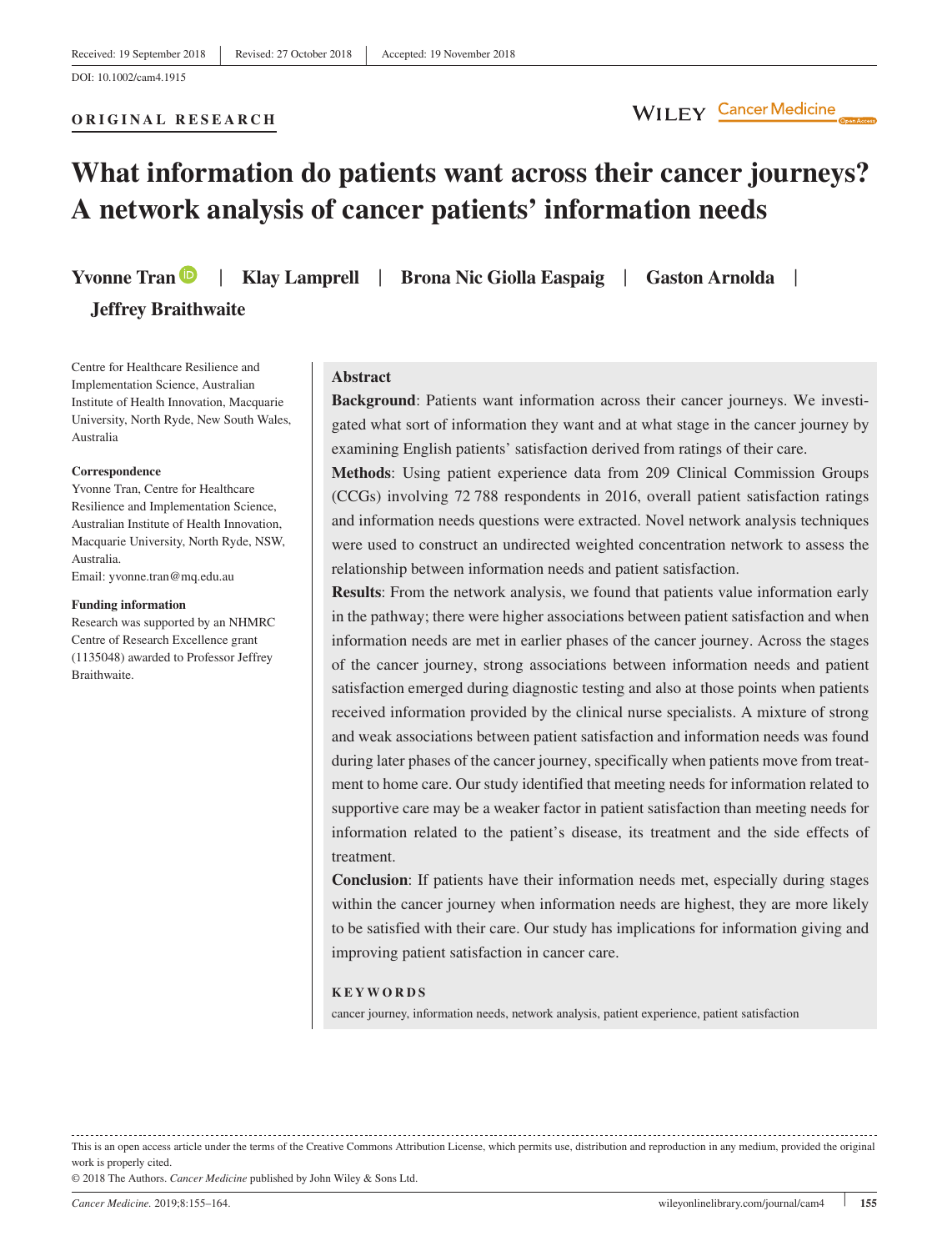# **1** | **INTRODUCTION**

A diagnosis of cancer leads to a significant level of adjustment for patients and can seriously affect quality of life. $1-3$ We know that it is common for cancer patients to experience uncertainty about their prognosis, a reduced sense of control over their lives, unpleasant and debilitating side effects from treatment, increased dependence on others, and disruptions to family, work, and social life. $4-6$  Addressing information needs at different stages of their cancer journey can help patients cope with the challenges of a cancer diagnosis by facilitating a sense of control, counteracting feelings of helplessness.<sup>7</sup> Adequately informed cancer patients have been reported to experience lower levels of anxiety and depression and report a better quality of life.<sup>8</sup> Information provision can improve treatment compliance, create more realistic expectations, promote participation and self‐care, and generate feelings of safety and security.<sup>9,10</sup> The benefits of information provision in the diagnostic and treatment phases of cancer care may reduce the need for supportive care in survivorship. $8,11$ 

The response to information needs is also playing an increasingly important role in patients' satisfaction with care. There is evidence of the links between information provision and patient perceptions of quality of care.<sup>12</sup> Patients' perceptions are increasingly used as the metric for determining high quality of care as well as a means of assessing health care delivery in hospitals and health services. $13$  But we do not know enough about a crucial question: if information needs are met across different stages of the care journey, do patients rate their satisfaction with care more highly? A related key question is as follows: at what stages in the cancer journey is information most valued by patients?

Broadly, the cancer journey starts with a Diagnostic test and then moves through Finding out what was wrong, to Deciding best treatment, to Operation, to Hospital care inpatient, to Hospital care outpatient, and to Home care support.<sup>14</sup> The aim of this paper is to examine the relationship between receiving information throughout a cancer journey and a patient's overall rating of satisfaction with their care. The dynamics between the information given and received, and overall satisfaction with care, are examined using an emerging network analytic method pioneered in clinical psychology and psychopathology studies, referred to as a psychological network.<sup>15</sup> It is applied for the first time to aggregated data drawn from extensive questionnaires of cancer patients' experiences with their care. The approach is ultimately based on graph theory, where network approaches have been used to describe social relations, biological structures, and information networks.<sup>16,17</sup>

In our study, we apply conventional statistical methods to the novel analysis of a psychological network. The nodes from the network represent the observed variables of patient experience at different points of the cancer journey. The links between nodes ("edges") show the strength of relationships, calculated using the concentration of partial correlation. In all methods, networks consist of nodes from observed variables, but psychological networks differ from other methods in that edges are not observed but estimated.<sup>18</sup> In psychological networks, the edges represent statistical relationships; for example, in concentration networks they are a network of partial correlation coefficients. Concentration networks can be used to model unique interactions, map out multicollinearity and predictive mediation, be indicative of potential causal pathways, and highlight latent variables through clustering of nodes.<sup>19</sup>

## **2** | **METHOD**

## **2.1** | **Data**

We analyzed publicly available anonymous data from the 2016 National Cancer Patient Experience survey (NCPES) commissioned by the National Health Service (NHS) England. The NCPES was conducted by post and sent out to all English cancer patients aged 16 years and over. Participants had a primary diagnosis of cancer and were admitted to an acute or specialist NHS Hospital in England that provided adult cancer services as inpatients or day cases. Patients were discharged within a specified three‐month sampling period; for the 2016 NCPES, this period comprised discharges between 1 April 2016 and 30 June 2016. There were 72 788 respondents, with a response rate of 66%, with results summarized for each of 209 NHS Clinical Commission Groups (CCGs), geographical entities covering the country. CCGs are clinically led groups set up to organize the delivery of NHS services. Within each CCG, there are district health care services such as primary care, hospital care, community care, and mental health. Inclusion and exclusion criteria for the survey can be found in the NCPES, 2016 guidance manual.<sup>14</sup>

### **2.2** | **Information needs questions**

The NCPES collected patient experience information from patients who responded to questions mapped to a structured cancer journey. The survey begins with questions about respondents' initial GP visit prior to their cancer diagnosis, follows with questions about diagnosis and treatment, and proceeds with questions throughout the management of their cancer.<sup>14</sup> There were 53 questions reported as the percentage of patients who recorded a positive response, for instance "Yes, completely." The scoring key for positive responses is found in the technical documents from the NCPES. Patients reporting a neutral response such as "I Don't Know" were excluded from the denominator for these calculations.<sup>14</sup> From the positive performance indicators, 23 items were identified as information needs questions, that is they were either recognized in the Macmillan guide<sup>20</sup> as information needs questions, or they were questions relating to information needs as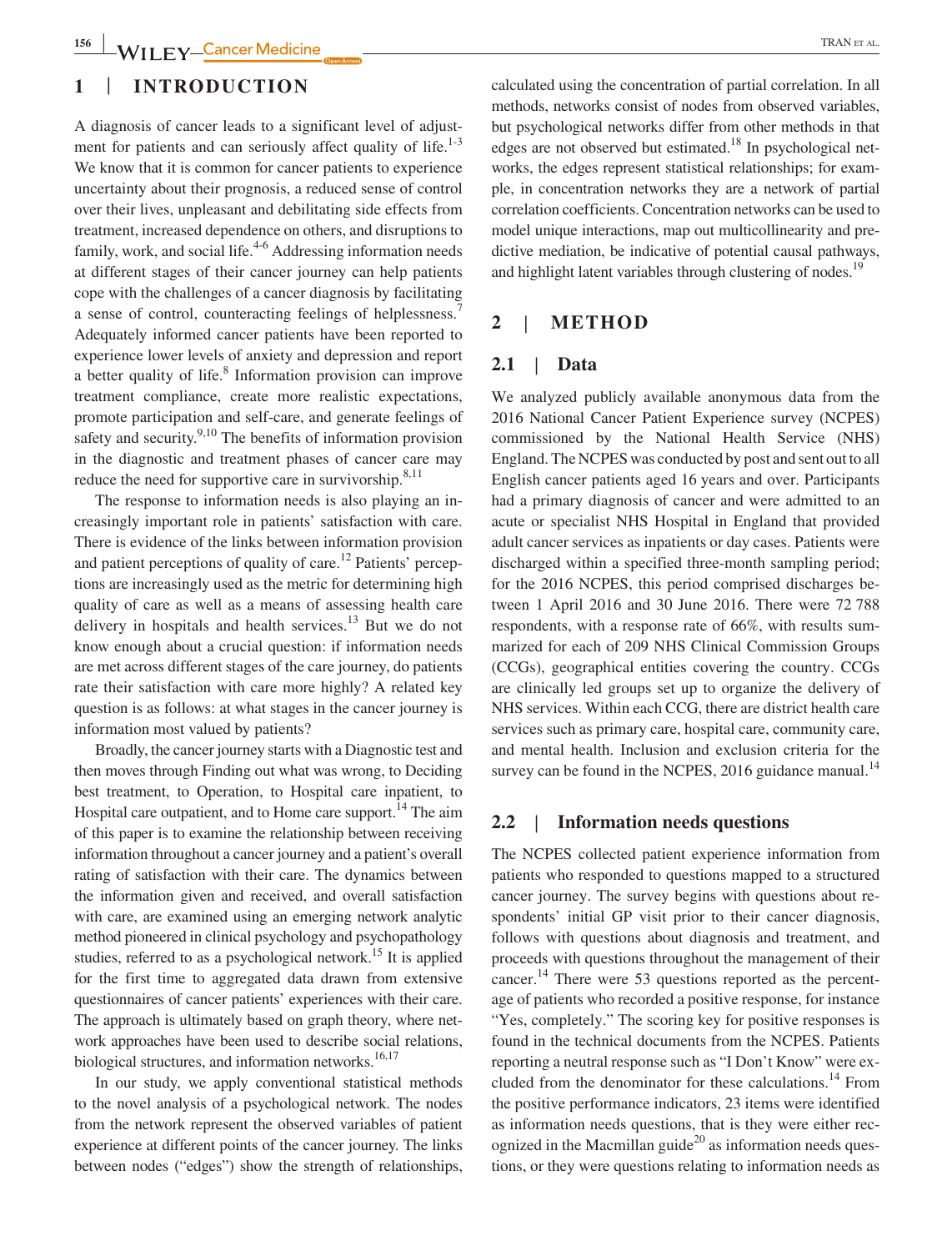**|** TRAN et al. **<sup>157</sup>**

## **TABLE 1** Descriptive statistics for information needs questions from the NCPES survey in 209 CCGs

| <b>Information needs Questions</b>                                                                                                                                        | Mean $(\%)$ | SD(%) | Minimum $(\%)$ | Maximum (%) |
|---------------------------------------------------------------------------------------------------------------------------------------------------------------------------|-------------|-------|----------------|-------------|
| Diagnostic tests                                                                                                                                                          |             |       |                |             |
| Q5: Beforehand, did you have all the information you needed about your<br>test?                                                                                           | 93.9        | 2.11  | 84.4           | 98.2        |
| Q7: Were the results of the tests explained in a way you could understand?                                                                                                | 78.4        | 4.03  | 59.1           | 86.9        |
| Finding out what was wrong with you                                                                                                                                       |             |       |                |             |
| Q10: Did you understand the explanation of what was wrong with you?                                                                                                       | 73.0        | 3.54  | 63.5           | 83.5        |
| Q11: When you were told you had cancer, were you given written informa-<br>tion about the type of cancer you had?                                                         | 72.1        | 4.51  | 56.2           | 84.3        |
| Deciding the best treatment for you                                                                                                                                       |             |       |                |             |
| Q12: Before your cancer treatment started, were your treatment options<br>explained to you?                                                                               | 82.4        | 3.44  | 70.8           | 91.1        |
| Q13: Were the possible side effects of treatment(s) explained in a way you<br>could understand?                                                                           | 72.3        | 3.57  | 61.5           | 81.8        |
| Q14: Were you offered practical advice and support in dealing with the side<br>effects of your treatment(s)                                                               | 65.2        | 4.53  | 48.0           | 76.8        |
| Q15: Before you started your treatment(s) were you also talk about any side<br>effects of the treatment that could affect you in the future rather than<br>straight away? | 54.5        | 4.26  | 44.4           | 71.2        |
| Clinical nurse specialist                                                                                                                                                 |             |       |                |             |
| Q17: Were you given the name of a clinical nurse specialist who would<br>support you through your treatment?                                                              | 90.3        | 3.24  | 78.3           | 96.9        |
| Q19: When you have had important questions to ask your clinical nurse<br>specialist, how often have you got answers you could understand?                                 | 87.8        | 3.47  | 76.6           | 94.6        |
| Support for people with cancer                                                                                                                                            |             |       |                |             |
| Q20: Did hospital staff give you information about support or self-help<br>groups for people with cancer?                                                                 | 83.3        | 5.18  | 64.2           | 94.2        |
| Q21: Did hospital staff discuss with you or give you information about the<br>impact cancer could have on your day to day activities?                                     | 80.8        | 4.15  | 67.6           | 90.7        |
| Q22: Did hospital staff give you information about how to get financial help<br>or any benefits you might be entitled to?                                                 | 55.6        | 6.65  | 38.3           | 81.6        |
| Q23: Did hospital staff tell you that you could get free prescriptions?                                                                                                   | 80.1        | 4.62  | 61.7           | 91.7        |
| Operations                                                                                                                                                                |             |       |                |             |
| Q25: Beforehand, did you have all the information you needed about your<br>operation?                                                                                     | 95.7        | 1.85  | 90.2           | 100.0       |
| Q26: After the operation, did a member of staff explain how it had gone in a<br>way you could understand?                                                                 | 78.4        | 4.09  | 63.5           | 90.0        |
| Hospital care as an inpatient                                                                                                                                             |             |       |                |             |
| Q38: Were you given clear written information about what you should or<br>should not do after leaving hospital?                                                           | 85.4        | 3.68  | 74.6           | 94.1        |
| Q39: Did hospital staff tell you who to contact if you were worried about<br>your condition or treatment after you left hospital?                                         | 93.7        | 2.38  | 83.0           | 99.1        |
| Hospital care as an outpatient                                                                                                                                            |             |       |                |             |
| Q44: Beforehand, did you have all the information you needed about your<br>radiotherapy treatment?                                                                        | 86.0        | 4.98  | 68.2           | 97.7        |
| Q45: Once you started your treatment, were you given enough information<br>about whether your radiotherapy was working in a way you could<br>understand?                  | 59.7        | 7.08  | 35.7           | 76.5        |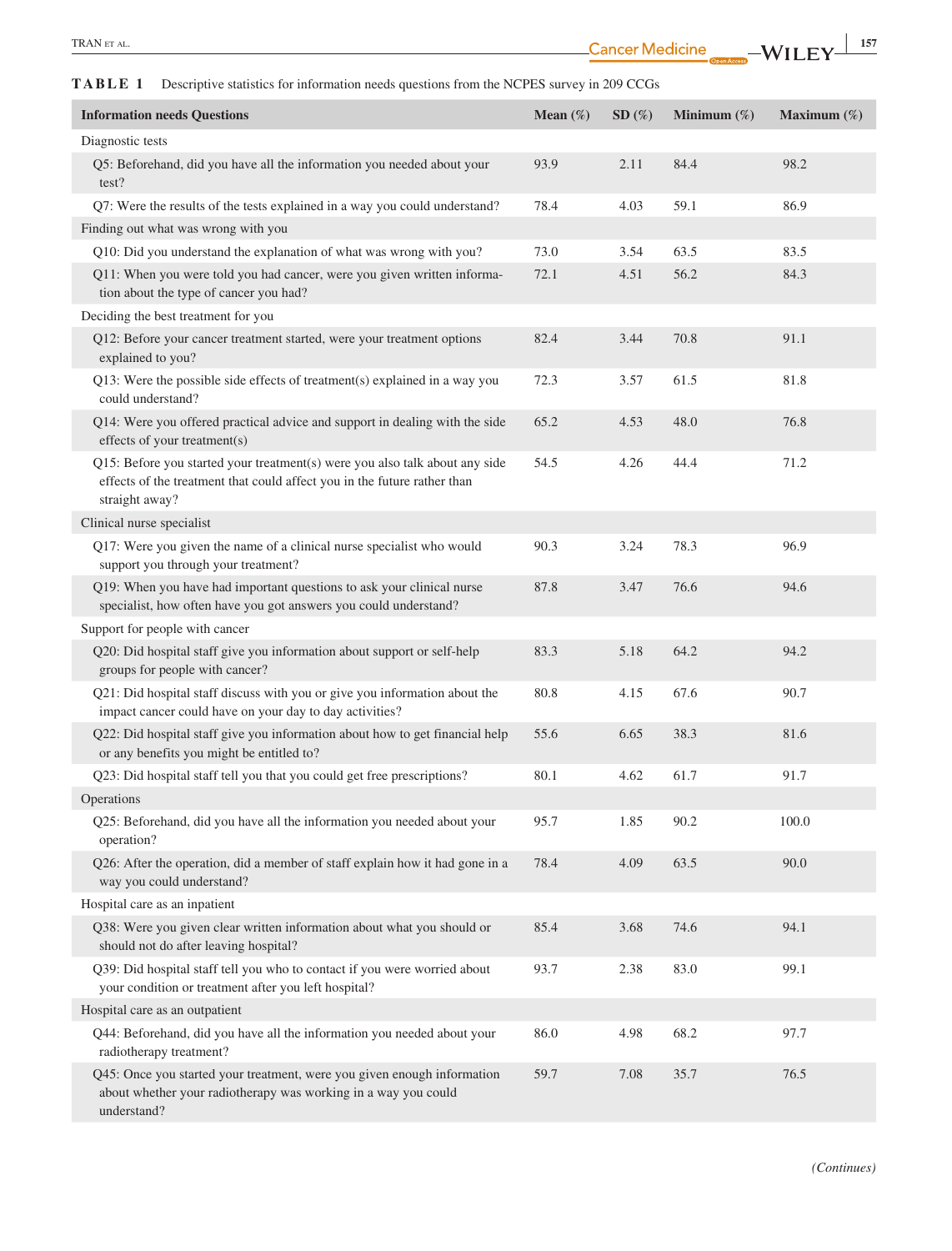#### **TABLE 1** (Continued)

| <b>Information needs Questions</b>                                                                                                                       | Mean $(\%)$ | SD(%) | Minimum $(\%)$ | Maximum $(\%)$ |
|----------------------------------------------------------------------------------------------------------------------------------------------------------|-------------|-------|----------------|----------------|
| Q47: Beforehand, did you have all of the information you needed about your<br>chemotherapy treatment?                                                    | 83.9        | 3.94  | 72.2           | 94.6           |
| Q48: Once you started your treatment, were you given enough information<br>about whether your chemotherapy was working in a way you could<br>understand? | 66.9        | 5.44  | 48.5           | 81.1           |
| Home care and support                                                                                                                                    |             |       |                |                |
| Q49: Did the doctors or nurses give your family or someone close to you all<br>the information they needed to help care for you at home?                 | 57.7        | 4.29  | 45.8           | 69.5           |

defined by the NHS statutory guidance for  $CCGs^{21}$  (Table 1 for the 23 chosen questions). For the information needs questions, the percentages reported for each CCG were interpreted as the proportion of the CCG where information needs were satisfied.

### **2.3** | **Overall patient rating of care**

A global patient rating was captured by the final question: "Overall, how would you rate your care?" Respondents were asked to circle a value from zero to ten on a scale of "very poor" to "very good." CCG performance was reported as the average rating provided and presented as a percentage. In this study, we interpret this rating as representing the degree of satisfaction with care.

#### **2.4** | **Data analysis**

#### **2.4.1** | **Network estimation and visualization**

All statistical analyses were conducted using R (RStudio v1.1.442, Boston, MA). Descriptive statistics were first calculated for the 23 information needs questions and the global patient satisfaction index question for the 209 CCGs. To examine the relationships regarding different information needs through the cancer journey, we conducted a network analysis, using the qgraph<sup>22</sup> and igraph<sup>23</sup> R packages.

We first computed a correlation matrix of the 23 information needs questions and the global patient satisfaction rating from all 209 CCGs. An undirected weighted concentration network was constructed based on the correlation matrix. Connections between the 23 questions and the global rating ("edges") depict partial correlations between each pair of nodes after controlling statistically for all other variables. The R package qgraph automatically implements a graphical regularization in combination with an extended Bayesian information criterion (EBIC) model selection.<sup>22</sup> In this method, 100 different network models were estimated with different degrees of sparsity and the model with the lowest EBIC is selected. The network is estimated using a graphical Gaussian model with least absolute shrinkage operator regularization. This method computes regularized partial correlations between pairs of nodes, eliminating spurious connections from the influence of other nodes within the network, and shrinks trivial and small associations to zero. $24$ 

The nodes in the graphical representation of the network represented the scores from the CCG for the 23 information needs questions at different points of the cancer journey and the overall patient satisfaction rating. The edges show the strength of relationship between the nodes, with thicker lines representing stronger relationships. Blue lines represent a positive relationship, and red lines represent a negative relationship. Within the network, nodes are positioned to visually represent the relative strength of their connections; nodes that are more strongly connected are depicted closer together and nodes nearer to the center of the graph have the strongest connection to other nodes.<sup>24</sup>

Other network metrics were generated. To quantify the importance of each node in the network, centrality indices were computed. Centrality indices indicate how connected and relevant a node is within the network and identifies the most influential nodes. Three centrality indices were examined: "betweenness" measures the number of times a given node lies in (acts as a bridge to) the shortest path length between any other pair of nodes; "closeness" measures the average distance of a node from all other nodes in the network; and "strength" measures the sum of the edge weights attached to each node (or the number of connections). $^{24}$  For each of the centrality indices, higher values reflected greater centrality in the network. The scores reported were standardized to z‐scores. Network density was also calculated; this is a measure of the percentage of connections over the total number of possible connections.<sup>22</sup> To examine whether the nodes acted as a single system or in smaller clusters of nodes, community detection was also implemented, using the spin glass algorithm from the R package igraph. $^{23}$ 

## **3** | **RESULTS**

The mean score for patient satisfaction rating of care was 87.1% (SD = 1.69%; range 82.0%‐90.4%). Table 1 presents descriptive statistics for the 23 information needs question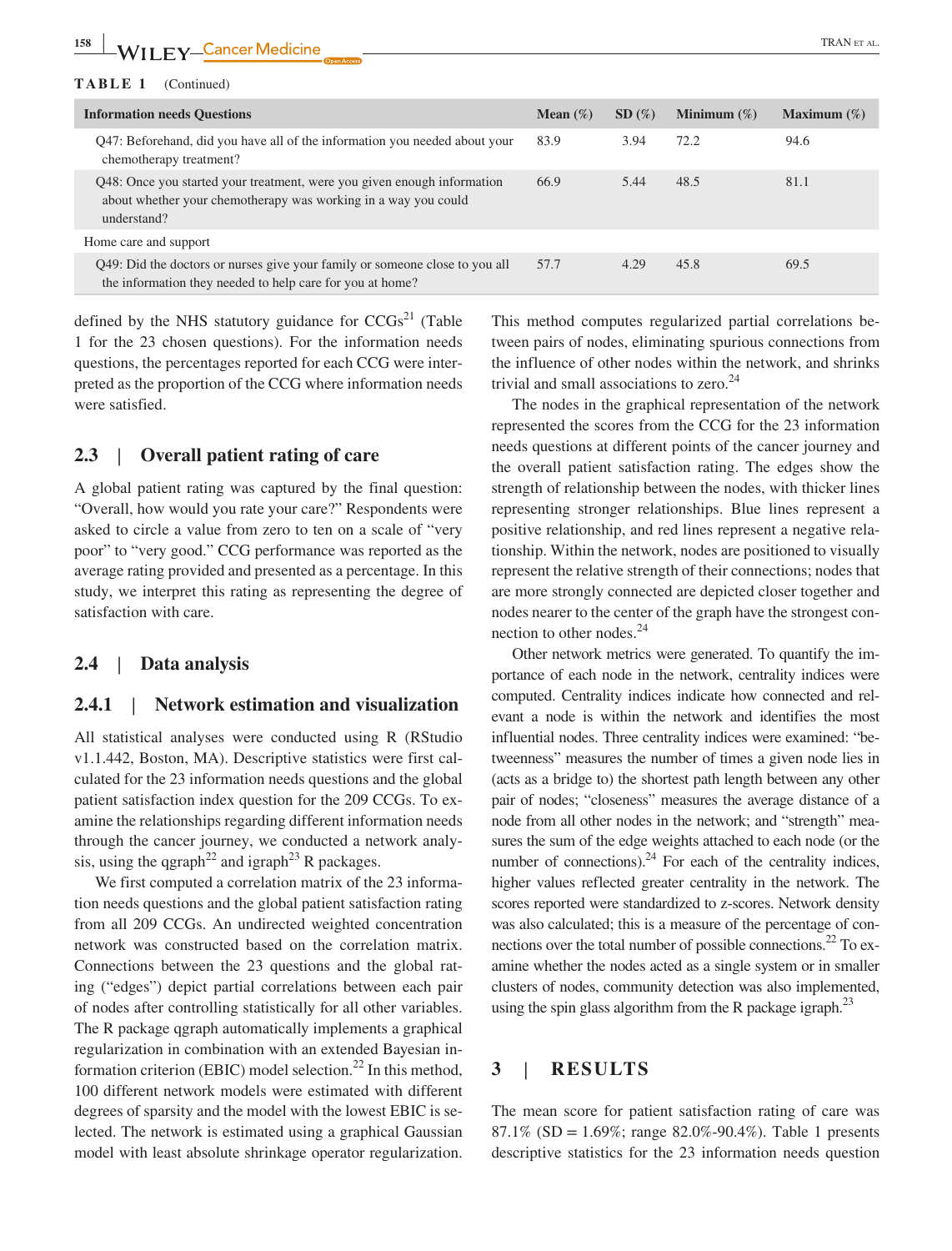**TRAN ET AL. 159** 

from the 209 CCGs. Information needs questions that attracted a greater than 90% positive score indicating greater information needs are met, covered the span of the cancer journey from diagnosis (Q5), through hospital stay (Q17, Q25) to after leaving hospital (Q39). Low positive responses (<60%) were found in questions regarding information about side effects in the future (Q15), possible financial assistance (Q22), radiotherapy (Q45), and information for carers after leaving hospital (Q49).

Figure 1 shows the  $24 \times 24$  correlation matrix of information needs questions and patient satisfaction used to generate the network structure. All correlations observed in this matrix were positive, with the depth of blue coloring indicating the relative strength. Strong correlations can be seen between information needs questions during the early journey phases and with patient satisfaction rating.

Figure 2 shows the resultant network structure of global patient satisfaction (rectangular node "Satisfaction") with information needs (all other circular nodes). There were 119 connections between the nodes, resulting in an edge density of 43.1%. There were only positive associations. From the network diagram, several nodes are closely and strongly connected to each other as indicated by their proximity and strength (thickness of the connecting edges). Q20‐Q23 are information needs questions relating to support for people with cancer and are closely connected, with strongest connection between Q20 (support or self‐help group) and Q21 (impact on day to day activities);  $r$  (partial correlation) = 0.47. Questions Q38 and Q39, relating to support after leaving hospital are strongly connected  $(r = 0.39)$ . Information about radiotherapy and chemotherapy (Q44, Q45, Q47, and Q48) are also closely connected (eg,  $r = 0.38$  for Q44 and Q45). Strong connections were also observed between Q13 and Q15 (both relating to side effects) and Q49 (care at home); for example,  $r = 0.33$  between Q15 and Q49. The nodes most strongly associated with overall satisfaction with care comprised of Q5 and Q7, which relate to information provided during diagnosis  $(r = 0.20$  and  $(0.31)$ , and Q19 regarding understanding information provided by a clinical nurse specialist  $(r = 0.28)$ .

Network community detection identified five clusters for the network structure indicating the network consists of defined clusters as opposed to a single system. Each cluster is represented by a different node color in Figure 2. The network diagram also identifies, grouped by black circles, the sets of questions from each stage of the cancer journey as described in the NCPES. There were close overlaps found between the community detection clusters and the cancer journey groups of information needs questions. The yellow-colored cluster (Q44, Q45 and Q48) comprised information needs questions associated with radiotherapy and chemotherapy. Circled in black are four nodes which also included Q47; these are all questions from the outpatient care of the cancer journey. Question 47 was found to group with the side effects (Q13‐Q15) and home care (Q49) in the network community cluster (blue‐colored). The blue-colored cluster comprised questions from three different NCPES cancer journey stages, with potential side effects surrounding treatment and care being the common theme. The orange‐colored group consisted of information needs questions for support during cancer treatment (Q20‐Q23) and included node Q17, which related to knowing the name of the clinical nurse specialist. Q38 and Q39 were associated with the leaving hospital stage of the cancer journey and were found to be in a group of their own (pink‐colored).

The largest group (green-colored) contained the information needs questions that were found to cluster with the rating of overall satisfaction with care. Of these, Q5 and Q7 were questions relating to the "diagnostic tests," Q10, Q11, and Q12 related to "finding out what was wrong" and "best treatment options." Q25 and Q26 related to operations and Q19 were a question regarding clarity of information provided by the clinical nurse specialist. All the questions clustered together with the global satisfaction rating comprised information needs questions from an earlier phase of the cancer journey up to and including the operation phase.

Figure 3 shows the result of the centrality analyses with betweenness, closeness, and strength indices. Node centrality analyses identified global satisfaction with care as the node exerting the strongest influence within the entire network. Node Q14 ("Were you offered practical advice and support in dealing with the side effects of your treatment(s)") also possessed strong centrality characteristics. This was indicated by these two nodes having the highest number of connections (strength), meaning they are related to the other information needs nodes directly. Global satisfaction had the highest "betweenness" score, which showed that it is the node that acts as a bridge to the shortest path between any other pair of nodes the greatest number of times. Global satisfaction also had the highest "closeness" score, which means it travelled the shortest distance to all the other nodes, compared to the other nodes within the network. Similarly, Q14 was also central in this network, with high "betweenness" and "closeness" scores. Information about the impact of cancer on day to day activities (Q21) also had a high number of connections ("strength") but with a weaker association and was not as influential as global satisfaction and Q14, as it had lower "betweenness" and "closeness" scores.

Figure 4 shows a schematic summary of the relationships between global satisfaction with care and when information needs are encountered through the cancer journey. This is a representative interpretation of the findings from the network analysis combining the strengths of the connections, proximity of the nodes, community clustering, and centrality indices. Strong, moderate, and weak associations are represented as gradients of blue with strong associations in a darker shade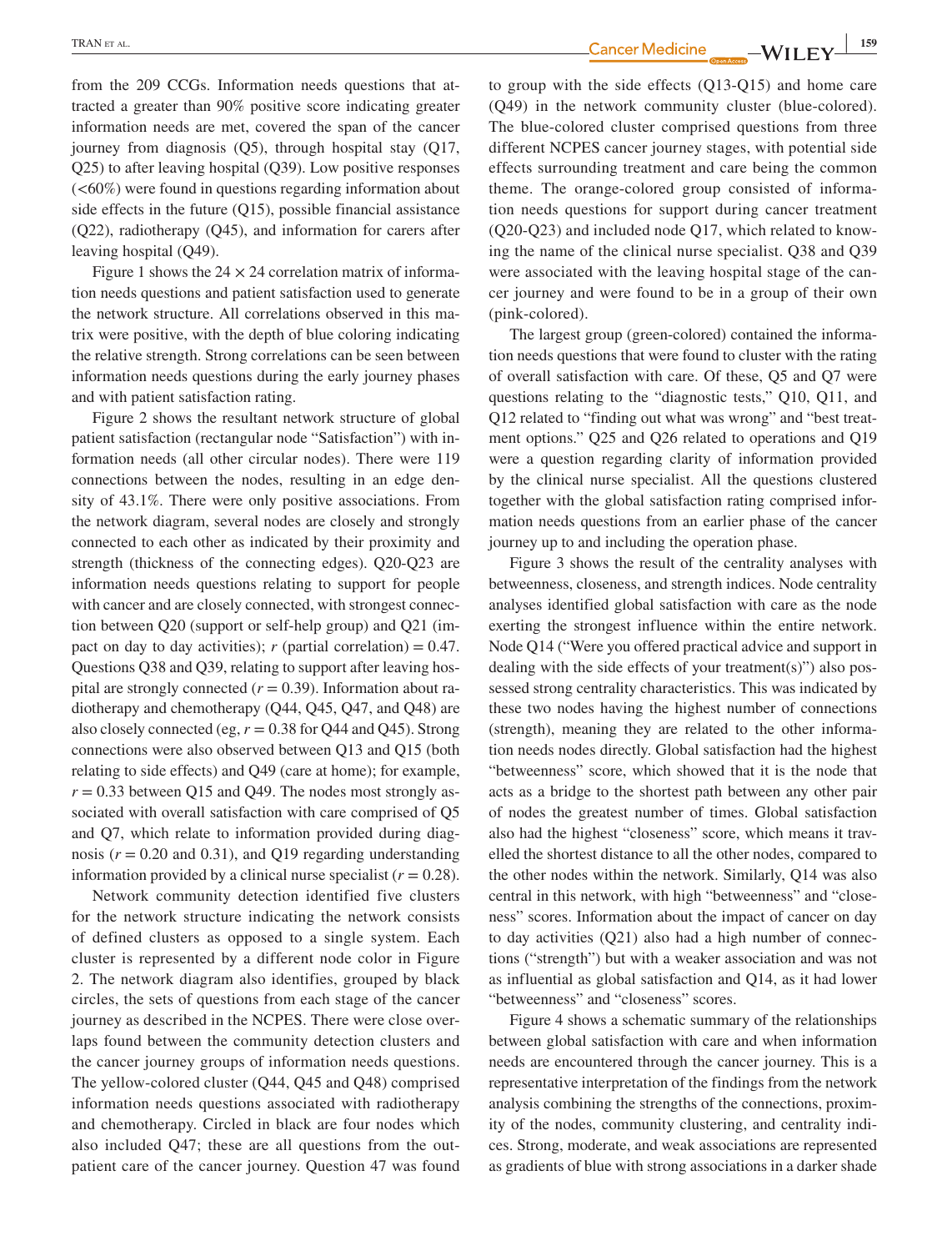

**FIGURE 1** Correlation matrix of information needs questions and patient satisfaction. Blue, positive correlations; Red, negative correlations

of blue and weaker associations in a lighter shade of blue. Strong associations were found between nodes at the start of the journey with information regarding diagnostic tests and with the node relating to home care support. Associations with global satisfaction fluctuated in the middle phases of the cancer journey with a mixture of weak and strong associations during the phase of finding out what is wrong and up to the operation stages of the journey; this was represented as a moderate association. The associations that were weakest or furthest away for the information nodes occur during deciding hospital care inpatient and outpatient, represented in light blue.

#### **4** | **DISCUSSION**

Most cancer patients wish to be well informed at all stages of their cancer journeys.25 Patients want information about their care, and receiving valued information is very strongly related to satisfaction with that care. Information‐seeking behavior continues from diagnosis to follow‐up. Applying a novel network analytic approach to a large database of patients' views of their care allowed us to examine the interplay and pathways between global satisfaction ratings of care and the meeting of specifically timed information needs through the cancer journey.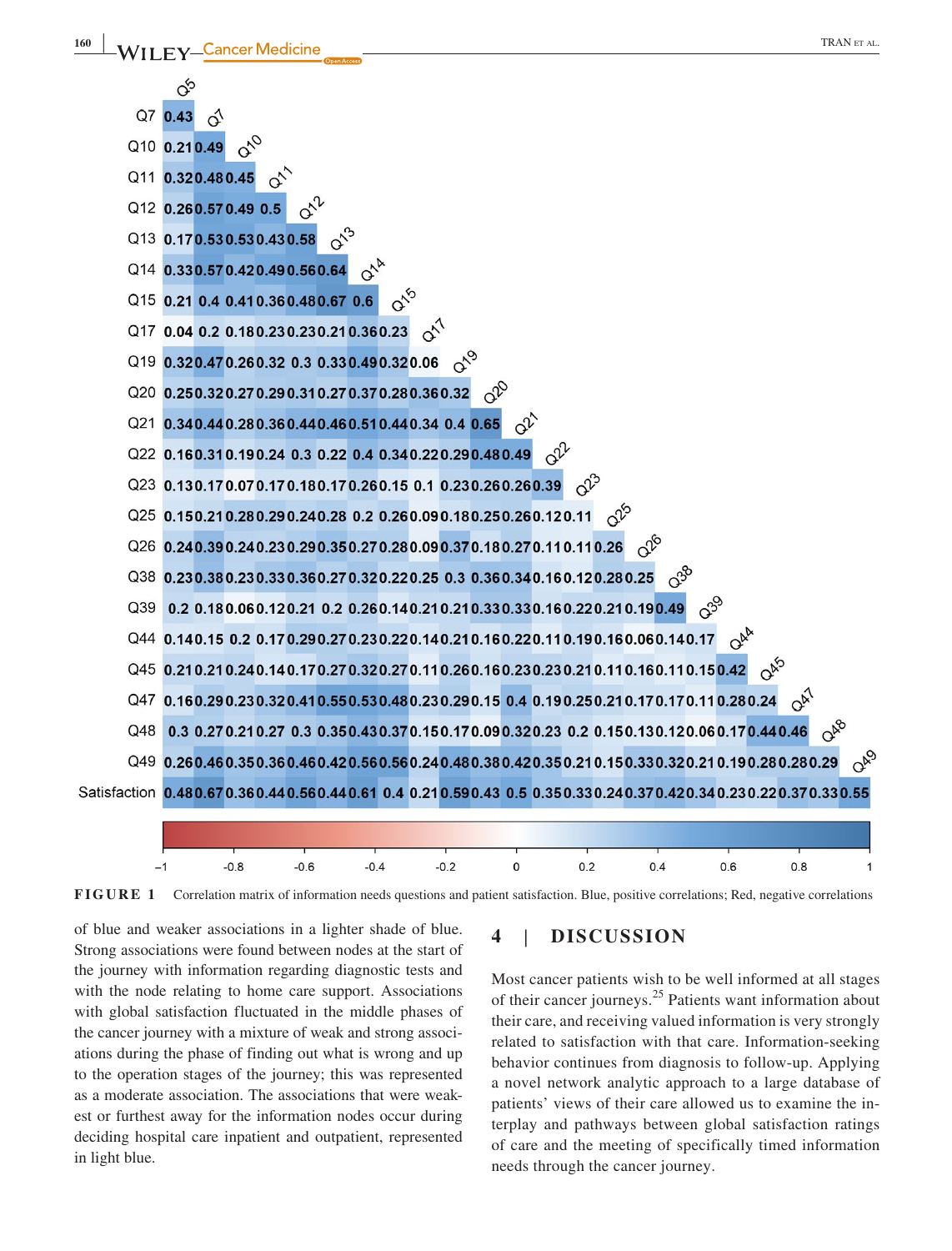

**FIGURE 2** Partial correlation network depicting information needs with overall patient satisfaction with care. The nodes represent the 23 (circle) information needs questions with one overall satisfaction node (rectangle). The edges reflect the magnitude of the association between the nodes with thicker edges representing stronger relationships. It is color coded to the information communities identified using the spin glass algorithm in the network analysis. In black circles are the different questions from the parts of the cancer journey identified in the NCPES

Overall, the edges in the network indicated the strength of the positive associations between information needs and satisfaction showing that when higher proportions of patients reported their information needs were met, their global satisfaction rating was also higher. Having greater satisfaction with cancer care has important implications for improving health-related quality of life and self-efficacy.<sup>26</sup> The global patient satisfaction node was found to be the most influential node in this network, with the strongest centrality characteristics, and most predictive capacity. Generally, centrality characteristics are interpreted as identifying the nodes that strongly incite multiple other nodes when activated<sup>27</sup>; in the current study, the results are best interpreted as indicating that satisfaction is a central product of meeting the full range of information needs.

The network analysis highlighted latent groups through community detection. Five clusters were identified. The clusters related to temporal traits of a cancer journey and also to latent themes. For instance, the green‐colored cluster contained information needs questions from earlier phases of the cancer journey, and the blue‐colored group related to information needs associated with side effects. Satisfaction with care was found to cluster with information needs questions associated with earlier phases of the cancer journey. This indicated that meeting information needs encountered up to and including the hospital stay of the cancer journey, before outpatient care, is most associated with satisfaction. Higher levels of need for information have previously been found in other studies to occur during the early stages of the cancer journey such as during the diagnosis of cancer.<sup>12,28</sup> This has important implications; if a higher proportion of information

needs are met in a CCG during this early phase, there is also higher global satisfaction in care from the CCG, bolstering the proposition that providing information at an early stage may lead to fewer supportive needs at later stages of the cancer journey. $11$ 

In this study, clinical nurse specialists occupied important roles for patients. Being able to understand responses to information requests made to a clinical nurse specialist was strongly related and in close proximity to the global satisfaction node in the network. In the UK, clinical nurse specialists working in long‐term cancer care are key staff dedicated to the care of patients. They are often the main point of contact for patients and their family. However, the provision of clinical nurse specialist care is uneven and can depend on factors such as geographical location or disease grouping.<sup>29</sup> One major aspect of their role is to insure that the patient knows who to access for information and advice. $21$  Other research has found that patients considered specialist breast care nurses to be a better source of information than other staff, $30$  underlining the importance of the clinical nurse specialist in the role of fulfilling information needs for people with cancer. Strengthening access to nurse specialists may resolve some of the shortfalls of unmet information needs.<sup>9</sup>

Weaker associations with global satisfaction were found for the meeting of information needs regarding support for people with cancer, such as information for self‐help groups, or financial benefits and prescriptions. When considering types of information needs, research has shown that a large majority of patients want information on the specific type of cancer, treatment options, and possible side effects.<sup>31</sup> In another study, it was found that fewer than 10% of patients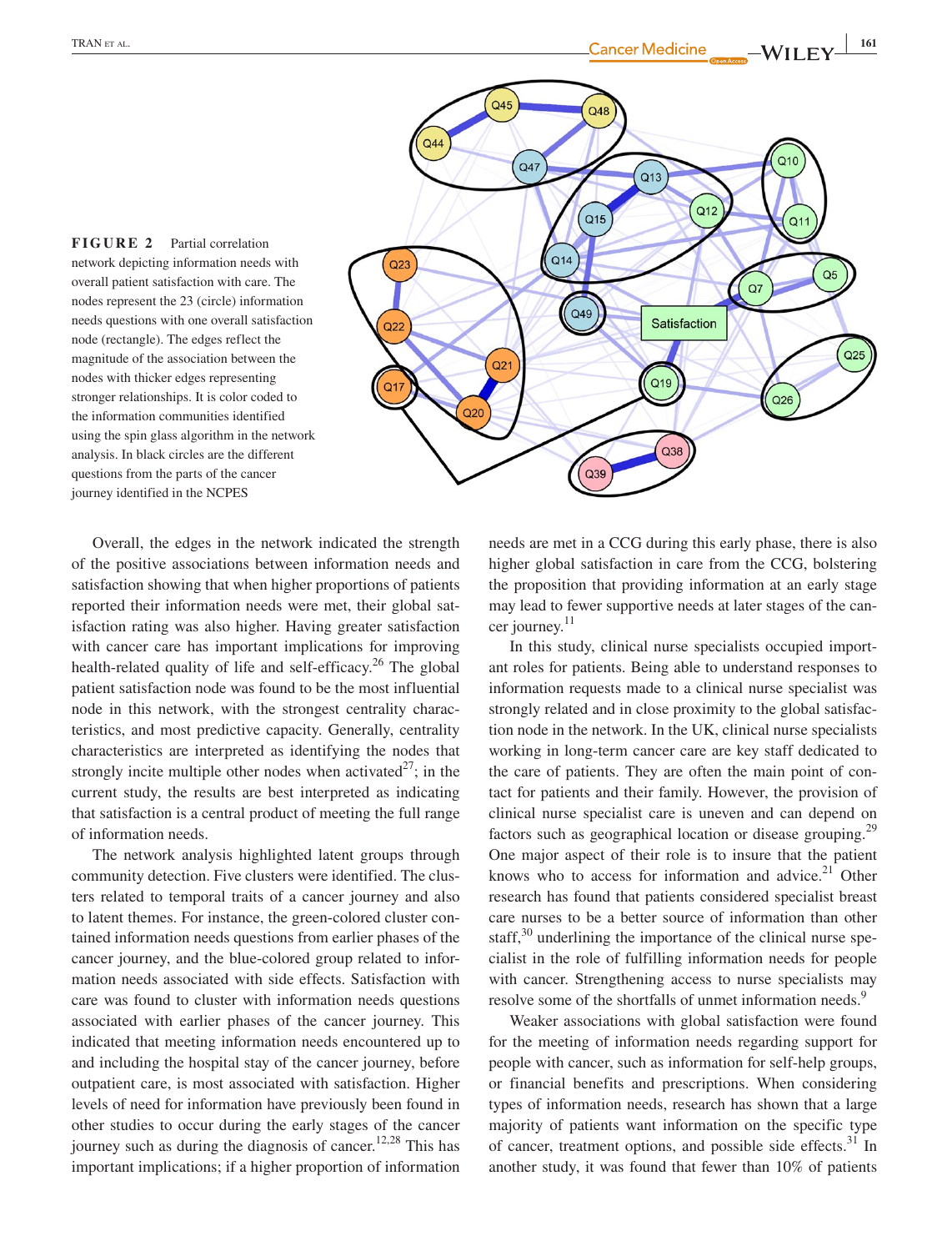**162 WII FY** Cancer Medicine **CONSIDERING CONSTRANT CONSIDERING** 



**FIGURE 3** Centrality plot for the concentration network depicting the betweenness, closeness, and strength at each node

sought out or valued information regarding support. $32$  This is substantiated in the network analysis with centrality results demonstrating that "support for people with cancer" nodes were lower in "closeness" and "betweenness," making these nodes less central and less likely to directly influence this network.

Information needs during outpatient treatment, such as radiotherapy and chemotherapy, also had a weaker association with global satisfaction levels. A qualitative study using indepth interviews in an outpatient oncology setting found that

although patients want information about diagnosis and treatment, not all patients want further information at all stages of their cancer journey.<sup>33</sup> This is supported by other studies examining fluctuations in information needs throughout the cancer journey. Although information needs are high during diagnosis, they have been found to fluctuate during treatment and to increase once again during follow-up.<sup>28</sup> A similar temporal relationship was found between information needs and patient satisfaction through the cancer journey in our network analysis, demonstrating that meeting information needs when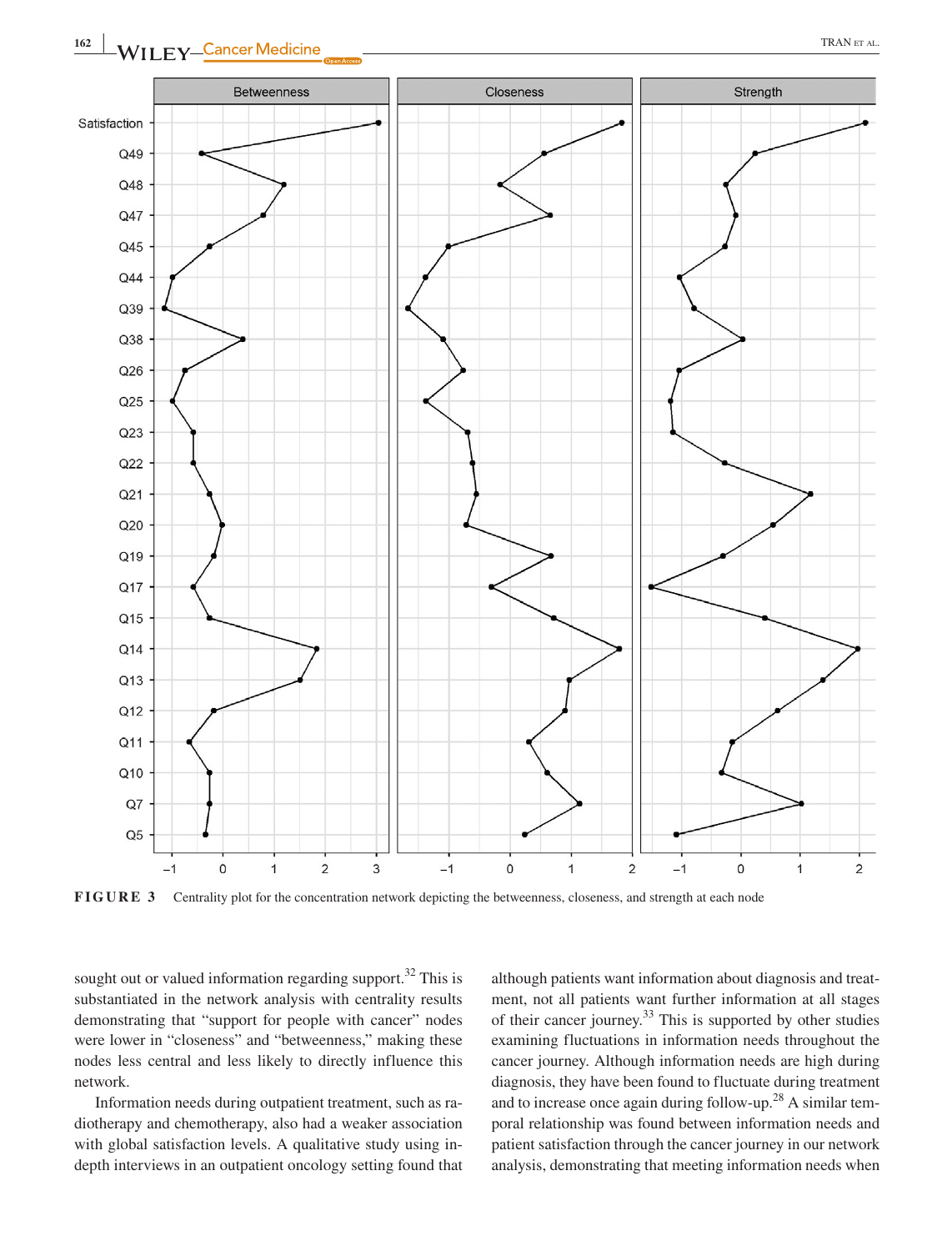

**FIGURE 4** Schematic representation of the associations between the information needs nodes and global patient satisfaction with care over the cancer journey. Strong associations are depicted in darker blue moderate/fluctuating associations are depicted blue weak association are in light blue

the need is greatest will more likely lead to higher overall satisfaction with care.

## **4.1** | **Limitations**

This paper reports results from a study of data aggregated at CCG level, with scores calculated as the number of definite positive responses as a percentage of all nonneutral responses. The use of aggregated survey data implies certain limitations. For instance, the implications of excluding neutral responses are unclear and future research should identify the reasons behind participants' neutral responses and how their exclusion may influence the relationship between information needs and satisfaction. The data for the network analysis were obtained from patient satisfaction surveys from CCGs in England; hence, the findings may not be generalizable to cancer care settings elsewhere. The scope of the current paper covers information provision only. While we did not explore the other patient experience questions surveyed, it is possible that there are important relationships between these patient experiences and overall patient satisfaction. The rating of overall care was surveyed after the cessation of care and not at each stage of the cancer journey. However, it is important to note that this adds strength to the finding that early journey nodes (such as diagnosis) are important despite the greater elapse of time from when their care was rated.

## **5** | **CONCLUSIONS**

The results demonstrated the dynamics of information needs and showed how information needs are closely related to global satisfaction ratings of care for people with cancer. We conclude from the network relationship that overall patient satisfaction with care is positively associated with meeting information needs, and stronger associations occur during stages in the cancer journey when information needs are high. This suggests that the type of information and timing of information provision can be utilized to improve patient satisfaction with cancer care.

#### **CONFLICT OF INTEREST**

None of the authors have a conflict of interest in this research.

### **ORCID**

*Yvonne Tran* **<https://orcid.org/0000-0002-1741-4205>** 

## **REFERENCES**

- 1. Furber L, Bonas S, Murtagh G, Thomas A. Patients' experiences of an initial consultation in oncology: knowing and not knowing. *Br J Health Psychol*. 2015;20:261‐273.
- 2. Lamprell K, Braithwaite J. Patients as story‐tellers of healthcare journeys. *Med Humanit*. 2016;42:207.
- 3. Leuteritz K, Friedrich M, Sender A, Nowe E, Stoebel‐Richter Y, Geue K. Life satisfaction in young adults with cancer and the role of sociodemographic, medical, and psychosocial factors: results of a longitudinal study. *Cancer*. 2018 Advance online publication <https://doi.org/10.1002/cncr.31659>
- 4. Costa‐Requena G, Rodriguez A, Fernandez‐Ortega P. Longitudinal assessment of distress and quality of life in the early stages of breast cancer treatment. *Scand J Caring Sci*. 2013;27:77‐83.
- 5. Mols F, Schoormans D, de Hingh I, Oerlemans S, Husson O. Symptoms of anxiety and depression among colorectal cancer survivors from the population-based, longitudinal PROFILES registry: prevalence, predictors, and impact on quality of life. *Cancer*. 2018;124:2621‐2628.